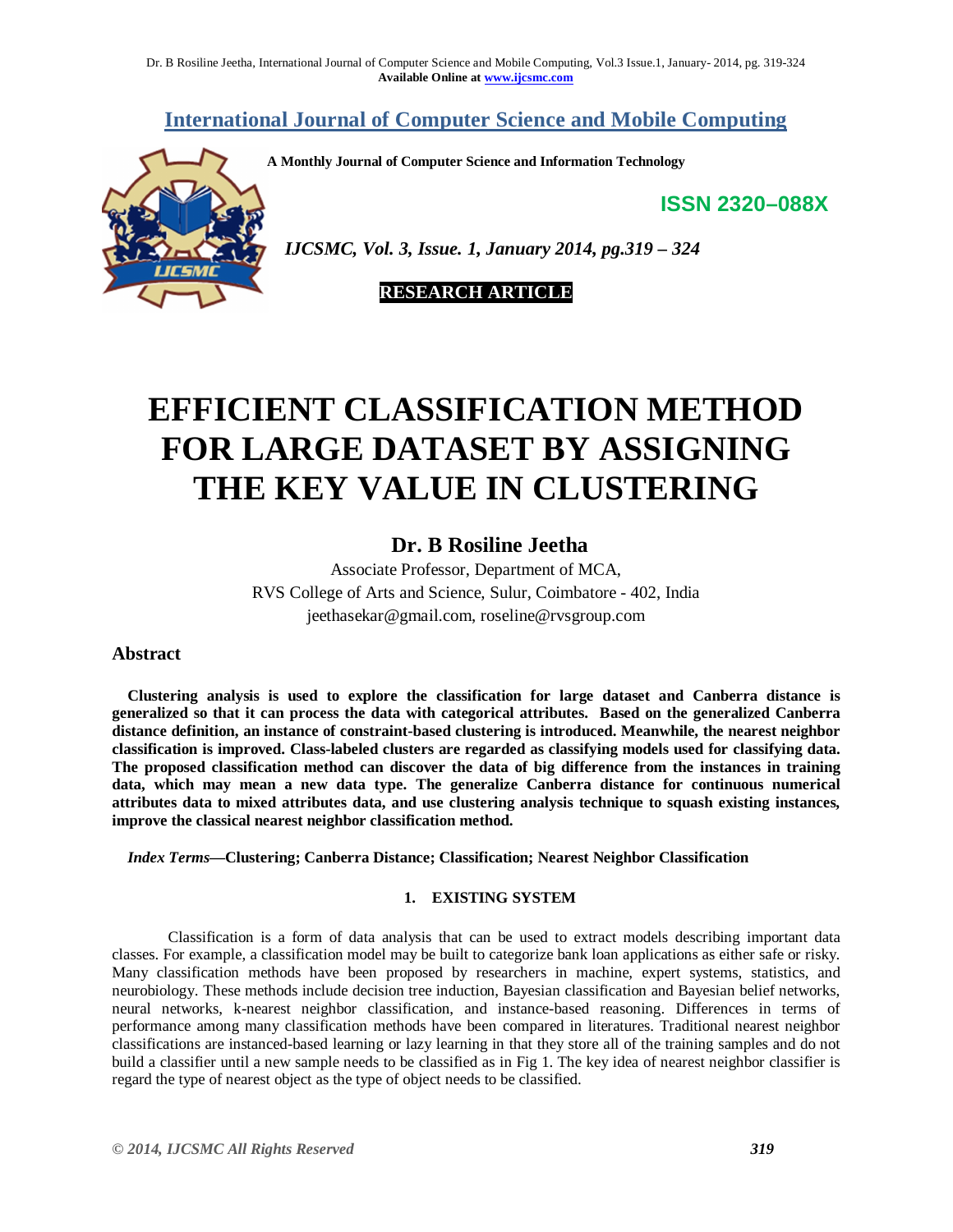# **1.1. DISADVANTAGES**

- 1. Time complexity is too high and scalability is poor. The efficiency of time isn't satisfactory for large dataset.
- 2. Some methods can only deal with categorical attributes and other can only deal with numerical attributes. However, in practical data often feature with mixed attributes, thus sometimes the type of some attributes need to be transformed.
- 3. In some fields, data may exist evolving phenomena, may appear new type with time, for example, in the field of intrusion detection, type of attack may increase by degrees.



Fig: 1 Nearest Nieghbor Classification

#### **2. PROPOSED SYSTEM**

Clustering is a process of partitioning data into groups of similar objects, and an unsupervised learning process of hidden data. The goal of clustering is that the intra-cluster

 Similarity is maximized while the inter-cluster similarity is minimized. A new classification method, which is composed of two stages: training model and detecting model. We set up model by constraint-based clustering algorithm and classify data by INN (Improved Nearest Neighbor) method.

## **3. MODULES**

# **3.1. CANBERRA DISTANCE**

Distance (similarity) measure is the basis of clustering analysis, and will influence the quality of clustering. Canberra distance for numerical attributes data has two good characteristics, it isn't infected by measurement unit and it is robust to missing data. suppose that dataset D is featured by m attributes ( C m categorical and N m continuous) where i D is the i-th attribute. For the sake of simplicity, set categorical attributes before continuous attributes. To reduce the infection of varied measurement units, it is necessary to standardize numerical attributes.

# **3.2. TRAINING MODEL**

The training model presents a constraint-based clustering algorithm and use the least distance principle to divide dataset into hyper spheres with almost the same radius, each hyper sphere consists of only one type objects, finally, the clusters with class-labeled are regarded as classification models.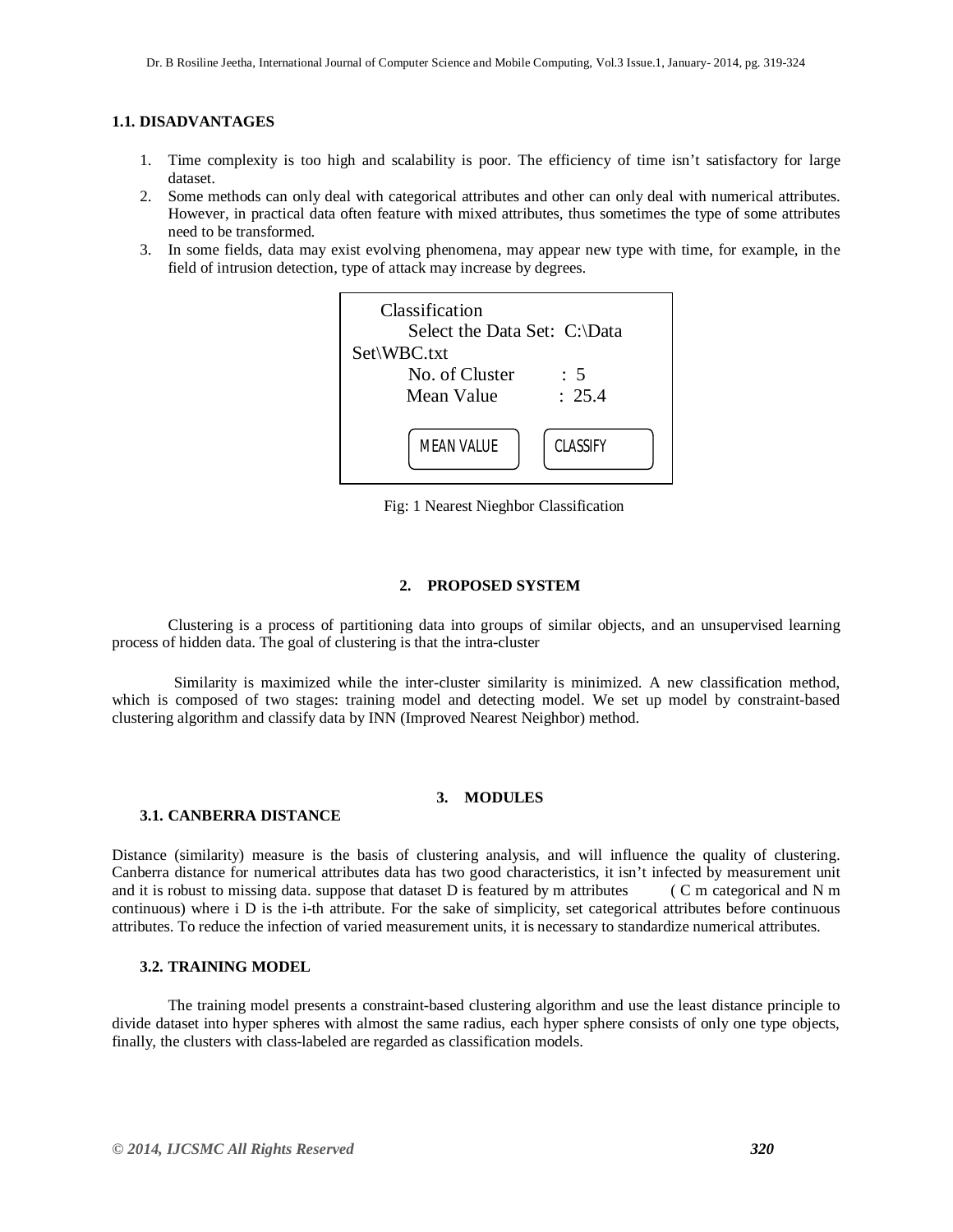### **3.3. DETECTING MODEL**

We improve the nearest neighbor classification method and classify data according to the same idea of training model, obtain an improved nearest neighbor (INN) method. INN considers not only the candidate classified object and its nearest neighbor in model, but also the size of distance between them.

## **3.4. TIME COMPLEXITY**

Training model processing, the clustering algorithm scans training dataset one pass. The time complexity of the clustering, the first step of setting up model, depend on the size of training set  $(N1)$ , the number of attributes  $(m)$ , the number of the CSIs and the size of every CSI. To simplify the analysis, we assume the final number of the clusters is k, categorical attribute i D possess of distinct values i n. In the worst case, we can get that the clustering algorithm has time complexity



**4. EXPERIMENTAL RESULT**

A comprehensive performance study is conducted to evaluate our algorithm. We test our algorithm on some real-life datasets (Wisconsin Breast Cancer dataset, Thyroid-Gland dataset, KDDCUP99 dataset) obtained from the UCI Machine Learning Repository, and demonstrate the effectiveness of our method against other algorithms. In this paper, we use detection rate (DR) to measure performance of classification method. The detection rate is defined as the ratio of the right classified records to the total records.

#### **4.1. MEDICAL DIAGNOSIS DATASETS**

 We choose 2 medical diagnosis datasets: Wisconsin Breast Cancer and Thyroid-Gland, and use holdout method to evaluate classifier accuracy. The Wisconsin Breast Cancer (WBC) dataset has 699 records with 9 numerical attributes. Each record is labeled as benign (458 records) or malignant (241 records). We randomly partition WBC into two independent sets, a training set (contain 60% records) and a testing set. The Thyroid-Gland (TG) dataset is the UCI ann-train dataset contributed by R.Werner. The problem is to determine whether or not a patient is hyperthyroid. There are three classes (normal, hyper function, and subnormal functioning), six numerical attributes, and fifteen binary attributes. The training set consists of 3772 records and the test set has 3428 records. The error rates are estimated from the test set. Table 1 shows the performance comparison among our method and LDA algorithm, MLP algorithm, C4.5 algorithm in terms of average detection rate. From the experimental results, we can see that our method outperforms the three algorithms on Wisconsin Breast Cancer dataset and is not as good as MLP algorithm and C4.5 algorithm on Thyroid-Gland dataset.

| <b>Dataset</b> | $_{\rm Our}$ | LDA    | ML P   | C <sub>4.5</sub> |
|----------------|--------------|--------|--------|------------------|
|                | Method       |        |        |                  |
| <b>WBC</b>     | 97.54%       | 95.61% | 95.92% | 95.57%           |
| TG             | 97.68%       | 95.83% | 97.85% | 99.64%           |

Table 1. The contrast results for different classification algorithm

The experimental results on dataset KDDCUP99 show that our method can detect the unknown types which don't exist in training dataset, this special property is important to discover new behavior type for detecting new attack.

W. Schiffmann compares performance among 16 optimized back propagation algorithms for neural networks on Thyroid-Gland dataset, the detection rate is between 93.84% and 98.48%, and the average detection rate is 96.43% .Our method is not as good as the best results, but outperforms a majority of the algorithms The presented method has good time performance, the running time for training model and testing model on Wisconsin Breast Cancer dataset are less than 1 second, and the running time for training model and testing model on Thyroid-Gland dataset are respective 13 seconds and 8 seconds.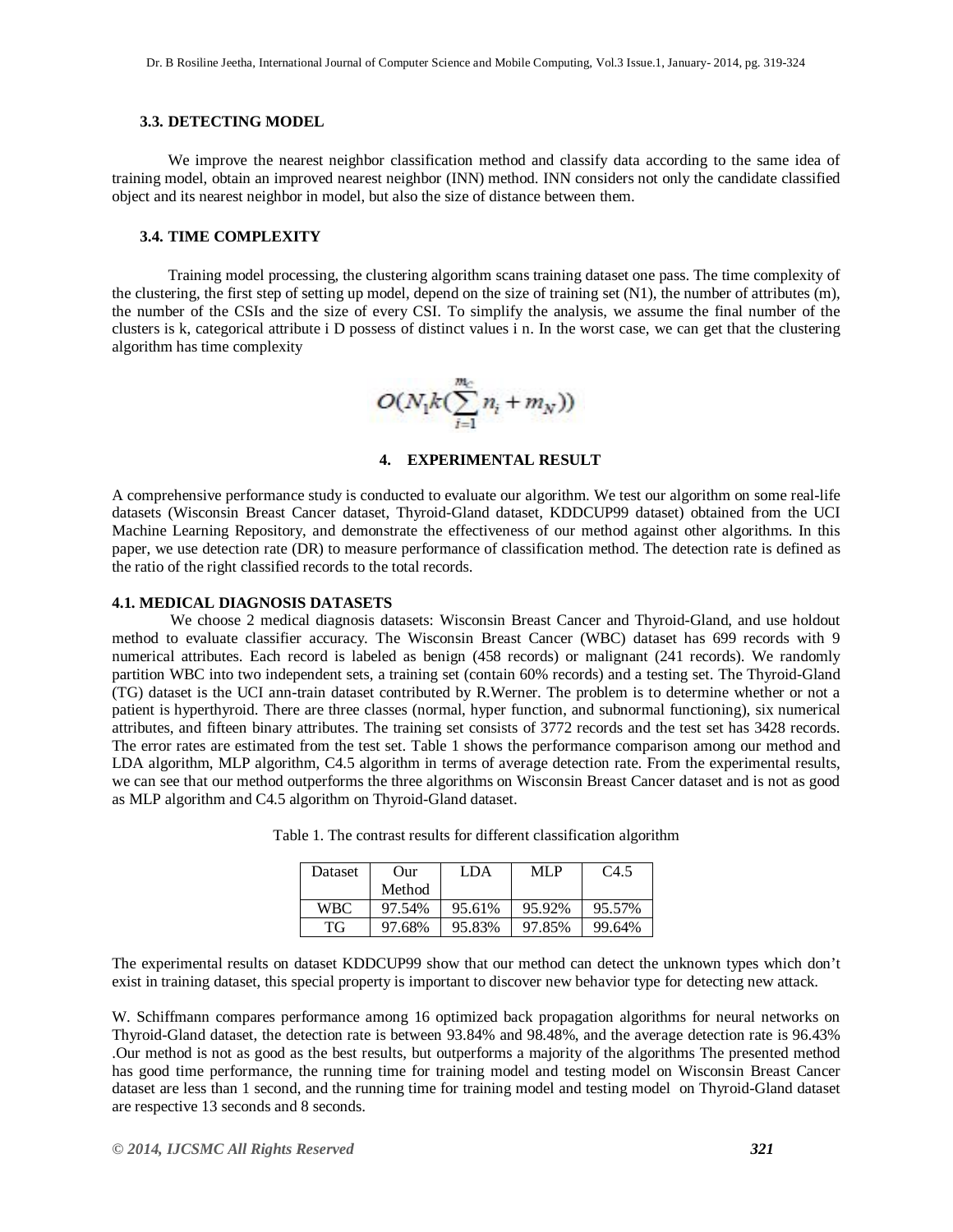

Fig: 2 Clustering Results

# **4.2. KDDCUP99DATASET**

KDDCUP99 dataset contains around 4,900,000 simulated network records with 41 attributes (34 continuous attributes and 7 categorical attributes). These records fell in normal or one of the following four categories attack: DOS, R2L, U2R, and PROBE. It seems that the whole dataset is too large. However, generally, only 10% subset is used to evaluate the algorithm performance. We randomly divide the 10% subset into ten subsets P1~P10 and use 10-fold cross-validation to estimate classifier accuracy. The experimental results show that in terms of detection rate our method is superior to Elkan's method for attack and is little inferior to Elkan's method for normal. The average time for training model and detecting model are respectively 1590 seconds and 320 seconds, our classification method is effective for large dataset.

#### **5. CONCLUSION**

In this paper, we investigate the issue of classifying large dataset. First we generalize Canberra distance to mixed attributes data and present a constrained clustering algorithm.

We regard the clustering results as classification models, meanwhile improve the nearest neighbor classification method, the INN can discover the data with big difference from the instances in training data, which may mean a new data type. The proposed classification method poses nearly linear time complexity applicable to large dataset.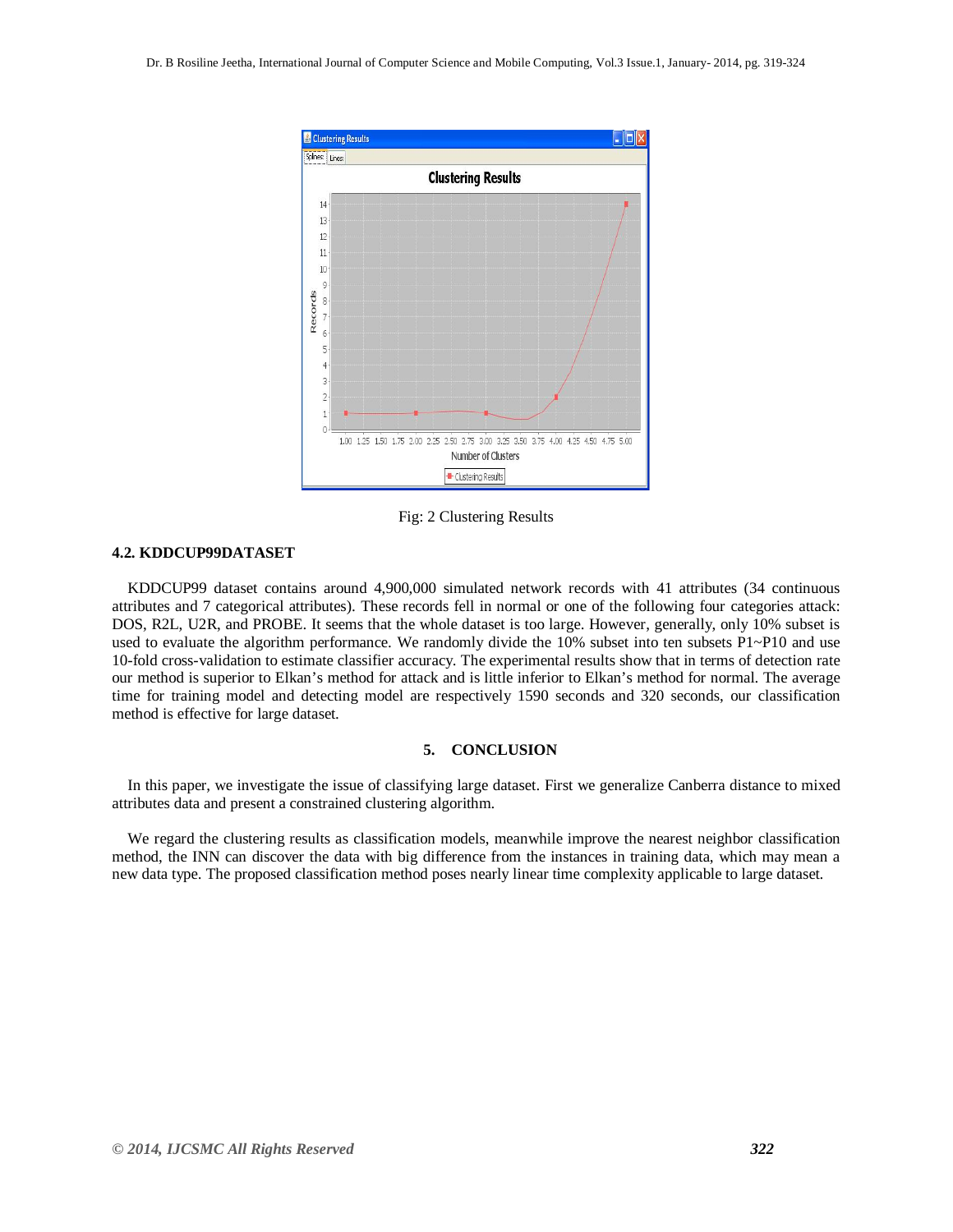

Fig: 3 Classification Results

Clustering is a process of partitioning data into groups of similar objects, and an unsupervised learning process of hidden data. The goal of clustering is that the intra-cluster

 Similarity is maximized while the inter-cluster similarity is minimized. A new classification method, which is composed of two stages: training model and detecting model. We set up model by constraint-based clustering algorithm and classify data by INN (Improved Nearest Neighbor) method as given in Fig 2 and Fig 3.

The experimental results demonstrate that our method is promising. By assuming the final number of clusters is k, the number of clusters is formed based on the k value so that the data may appear and store in the defined number of classes.

#### **ACKNOWLEDGEMENT**

First, I would like to thank Almighty for His blessings towards the successful completion of this survey paper. I would like to extend my thanks to my Research Guide Dr. (Mrs.) M. Punithavalli, Dean, Dept. of Computer Science, Sri Rama Krishna College for Women, Coimbatore for her valuable assistance, help and guidance during the research process. I also would like to extend my heartfelt gratitude to my Beloved Husband Mr. M. S. RajaSekaran for his moral support and co-operation.

#### **REFERENCES**

[1] Guido Bologna. A Study on Rule Extraction from Neural Networks Applied to Medical Databases. The 4th European Conference on Principles and Practice of Knowledge Discovery (PKDD2000), Lyon, France, Sept 2000.

[2] Schiffmann W, Joost M, Werner R. Optimization of the Backpropagation Algorithm for Training Multilayer Perceptrons. Technical report (1994). University Koblenz, Institute of Physics.

[3] Tjen-sien Lim, Wei-yin Loh,Yu-shan Shih. A Comparison of Prediction Accuracy, Complexity, and Training Time of Thirty-three Old and New Classification Algorithms. Machine Learning, 40, 203-229 (2000). 2000 Kluwer Academic Publishers, Boston. Manufactured in The Netherlands.

[4] Zhao Ying ,Gao Jun ,Wang Rong-gui ,Hu Jing. An Extended Nearest Neighbor Method Based on Bionic Pattern Recognition. Acta Electronica Sinica. 2004.12: 196-198.